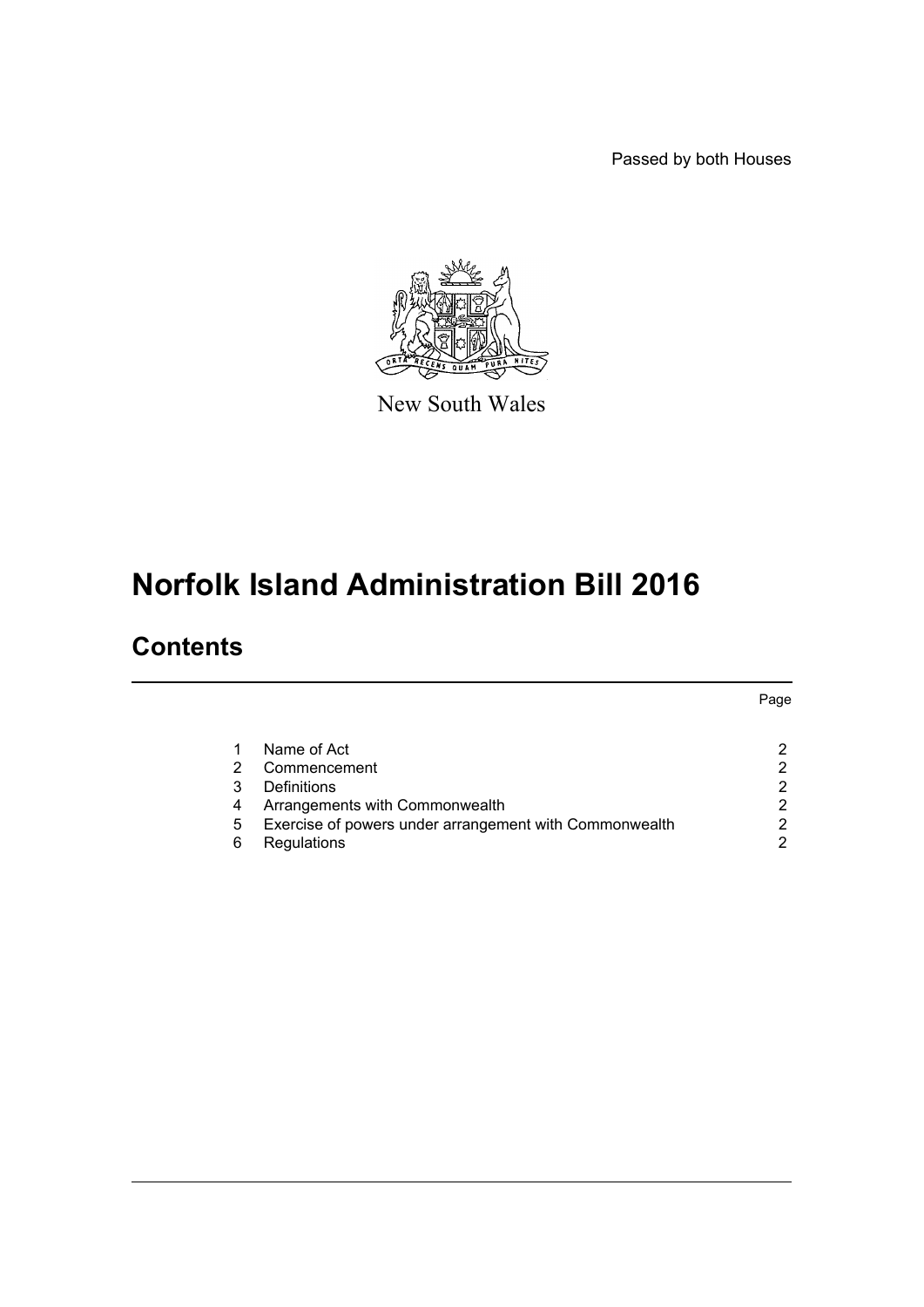*I certify that this PUBLIC BILL, which originated in the LEGISLATIVE COUNCIL, has finally passed the LEGISLATIVE COUNCIL and the LEGISLATIVE ASSEMBLY of NEW SOUTH WALES.*

*Legislative Council 2016* *Clerk of the Parliaments*



New South Wales

## **Norfolk Island Administration Bill 2016**

Act No , 2016

An Act to authorise New South Wales to provide services and exercise functions in connection with the administration of Norfolk Island.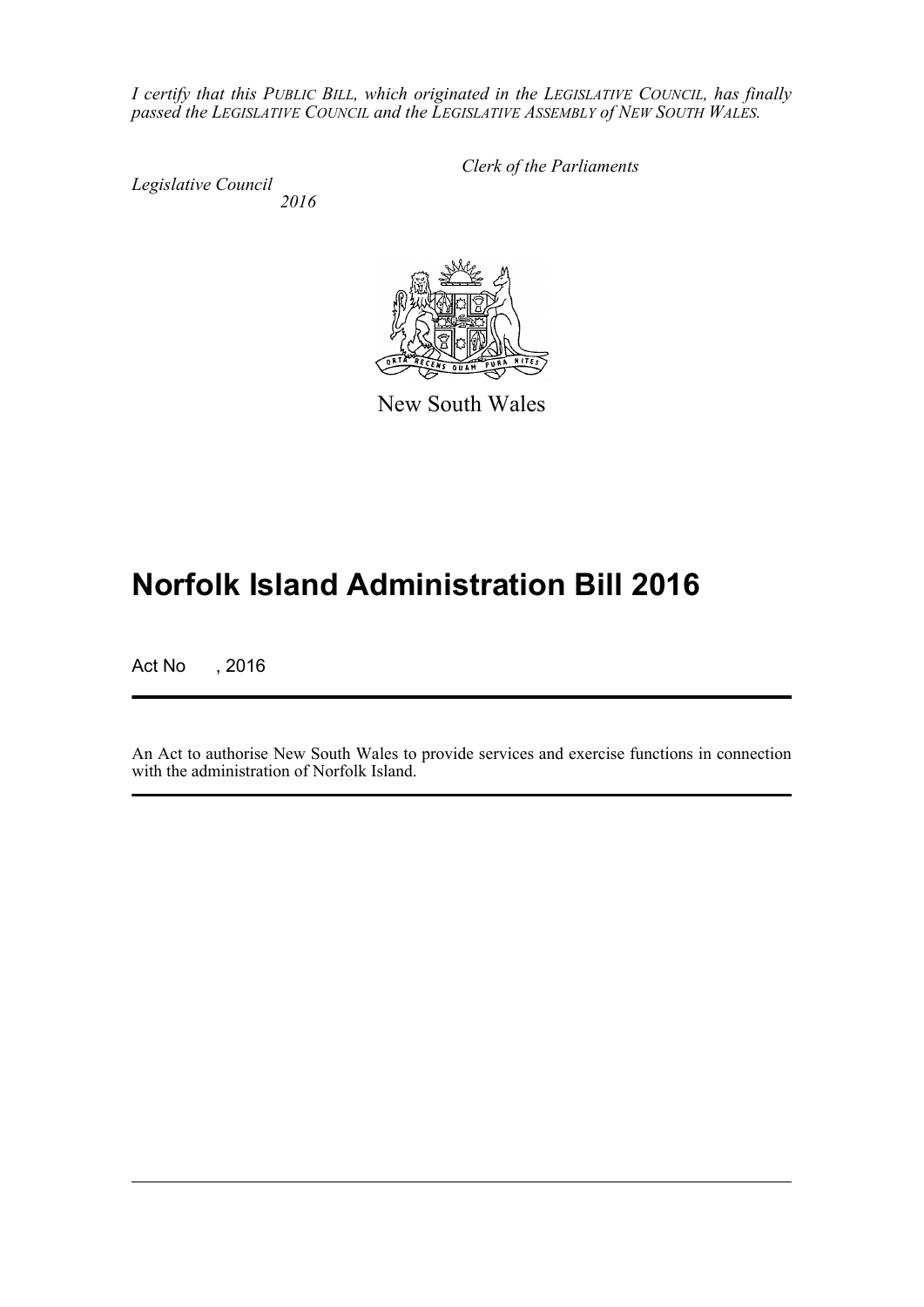#### <span id="page-2-0"></span>**The Legislature of New South Wales enacts:**

#### **1 Name of Act**

This Act is the *Norfolk Island Administration Act 2016*.

#### <span id="page-2-1"></span>**2 Commencement**

This Act commences on the date of assent to this Act.

#### <span id="page-2-2"></span>**3 Definitions**

In this Act:

*authority of New South Wales* means a public or other authority established by or under a law of New South Wales.

*employee of New South Wales* means an officer or employee of the State of New South Wales or of an authority of New South Wales.

*Norfolk Island* means the Territory of Norfolk Island as described in Schedule 1 to the Norfolk Island Act.

*Norfolk Island Act* means the *Norfolk Island Act 1979* of the Commonwealth.

*power* includes a function or duty, and *exercise* a power includes perform a function or duty.

#### <span id="page-2-3"></span>**4 Arrangements with Commonwealth**

- (1) New South Wales may enter into arrangements with the Commonwealth for the effective application and administration of the laws in force in Norfolk Island.
- (2) Without limiting the generality of subsection (1), such an arrangement may provide for the exercise of powers by:
	- (a) an authority of New South Wales, or
	- (b) an employee of New South Wales,

in or in relation to Norfolk Island.

#### <span id="page-2-4"></span>**5 Exercise of powers under arrangement with Commonwealth**

- (1) An authority or employee of New South Wales may exercise any power conferred on the authority or employee by or under an arrangement between New South Wales and the Commonwealth under this Act.
- (2) A power vested in an authority or employee of New South Wales by or under the Norfolk Island Act may be exercised by the authority or employee if such an arrangement authorises the authority or employee to exercise that power.

#### <span id="page-2-5"></span>**6 Regulations**

(1) The Governor may make regulations, not inconsistent with this Act, for or with respect to any matter that by this Act is required or permitted to be prescribed or that is necessary or convenient to be prescribed for carrying out or giving effect to this Act.